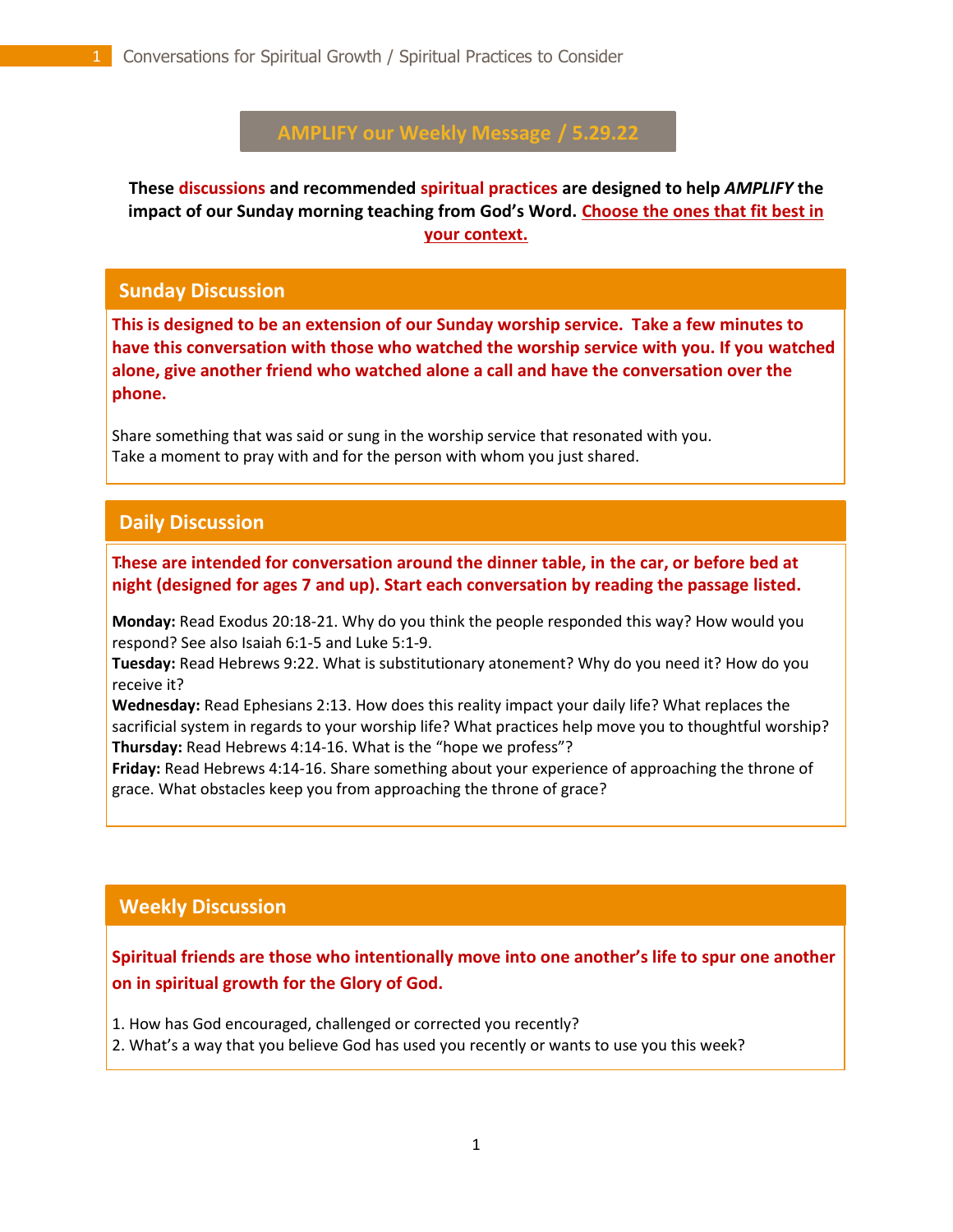### **What follows are some spiritual practices that we believe could feed your soul and advance His Kingdom this week.**

#### **An Inward-Focused Spiritual Practice**

**Daily spiritual discipline** – Spend some time this week considering the thoughts and passages below.

#### **Thoughts to ponder**

It is certain that man never achieves a clear knowledge of himself unless he has first looked upon God's face, and then descends from contemplating him to scrutinize himself.. . .

*As long as we do not look beyond the earth, being quite content with our own righteousness, wisdom, and virtue, we flatter ourselves most sweetly, and fancy ourselves all but demigods. [But suppose we] begin to raise our thoughts to God, and to ponder his nature, and how completely perfect are his righteousness, wisdom, and power – the straightedge to which we must be [conformed]. Then, what masquerad[ed] earlier as righteousness [and seemed] pleasing in us will soon grow filthy in its consummate [corruption].*

*As a consequence, we must infer that man is never sufficiently touched and affected by the awareness of his lowly state until he has compared himself with God's majesty.* (*Institutes* 1.1.2-3)

*The people offer burnt offerings, to atone for their sin against God. And they offer fellowship offerings, to celebrate the friendship they enjoy with God.* – David Henderson

*Now – through Christ – the ability to approach God is not reserved for a few, but is open to all of us, and it's based not on the flimsy footing of a series of inadequate ritual sacrifices that have to be made over and over, but on a once and for all sacrifice of the covenant maker himself.* – David Henderson

#### Love III by George Herbert

*Love bade me welcome. Yet my soul drew back Guilty of dust and sin. But quick-eyed Love, observing me grow slack From my first entrance in, Drew nearer to me, sweetly questioning, If I lacked any thing.*

*A guest, I answered, worthy to be here: Love said, You shall be he. I the unkind, ungrateful? Ah my dear, I cannot look on thee. Love took my hand, and smiling did reply, Who made the eyes but I?*

*Truth Lord, but I have marred them: let my shame Go where it doth deserve. And know you not, says Love, who bore the blame? My dear, then I will serve.*